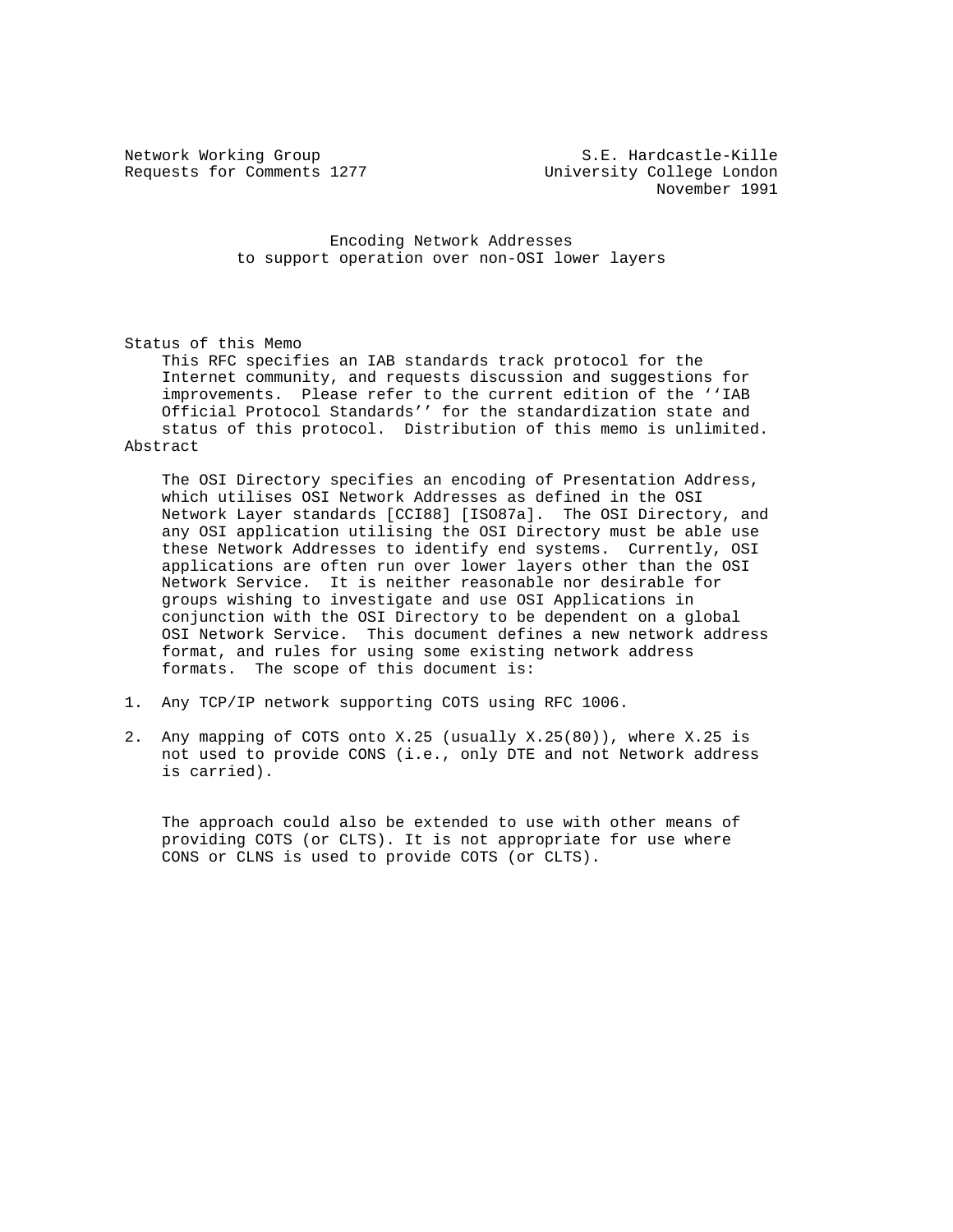## 1 Introduction

The OSI Directory specifies an encoding of Presentation Address, which utilises OSI Network Addresses as defined in the OSI Network Layer standards [CCI88] [ISO87a]. The OSI Directory, and any OSI application utilising the OSI Directory must be able use these Network Addresses to identify end systems. Currently, OSI applications are often run over lower layers other than the OSI Network Service. It is neither reasonable nor desirable for groups wishing to investigate and use OSI Applications in conjunction with the OSI Directory to be dependent on a global OSI Network Service. This RFCdefines mechanisms to encode addressing information within Network Addresses, in order to support this type of working. In particular, support is defined for RFC 1006 mapping of COTS onto TCP/IP and COTS mapped onto X.25(1980) [RC87, CCI80].

Where an OSI application is run over CLNS on the internet, the NSAP Guidelines of RFC 1237 should be followed [CGC91]. This document must be read in the context of ISO 8348 Addendum 2 [ISO87b]. It will not be meaningful on its own.

# 1.1 Historical Note

This document was originally published as UCL Research Note RN/89/13 and as a project THORN internal document [Kil89]. It was devised in response to two projects which faced this requirement, and was agreed as a common approach. The projects were:

- o The THORN project, which is an Esprit Project building an OSI Directory [SA88].
- o The ISODE project [Ros90], and in particular the QUIPU directory being developed at UCL [Kil88].

The proposal has been implemented, and the viability of the solution demonstrated.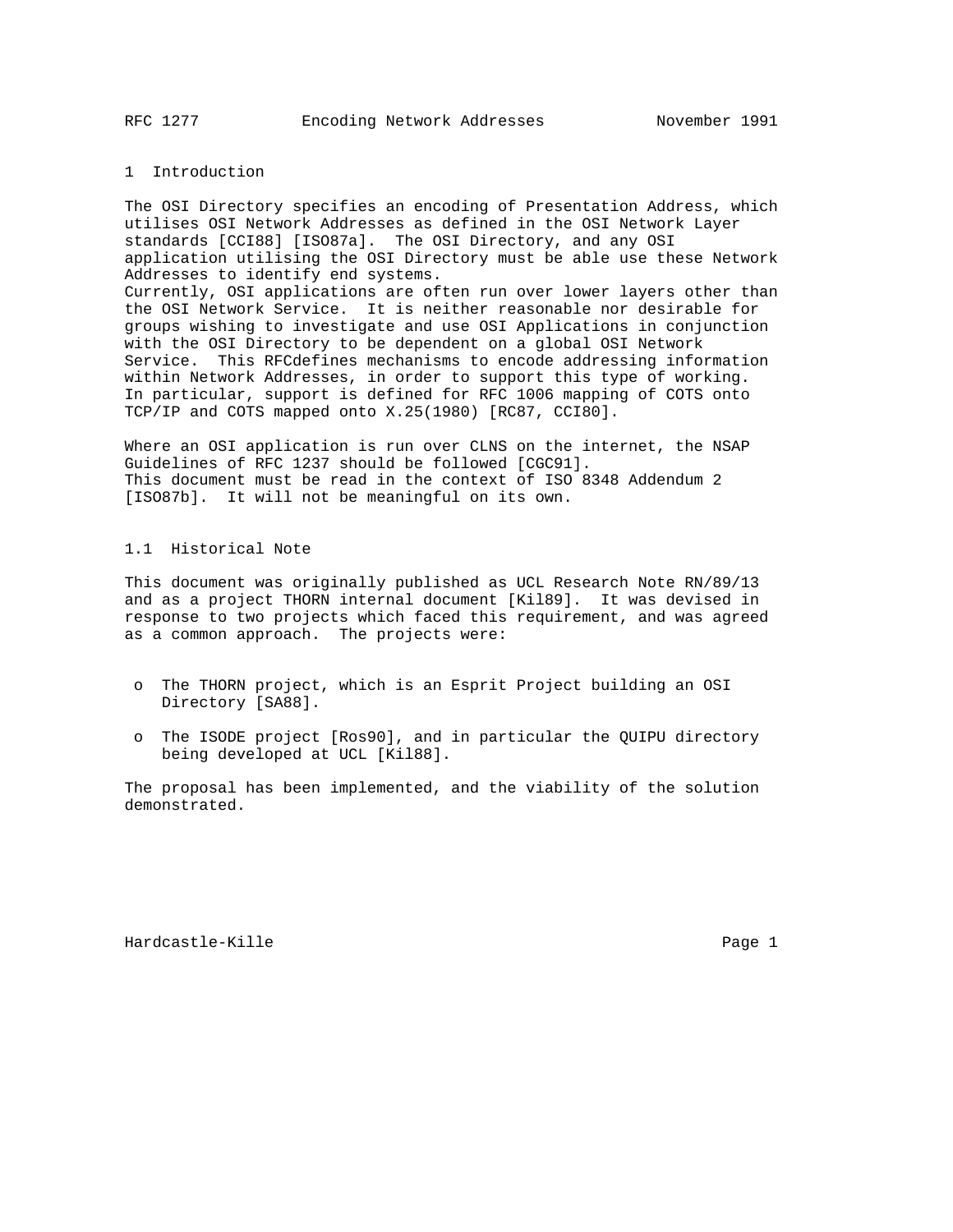## 2 Problem Statement

When utilising the OSI Directory, the OSI location of an End System will be determined by a Network Address, which is taken from a Presentation Address, looked up in the OSI Directory. OSI applications are currently operated over the following lower layers.

- o An international X.25 network, which routes on the basis of X.121 addresses. By and large this is X.25(80), but some parts are now X.25(84) and will carry Network Addresses as user data. OSI Transport is mapped onto the variant of X.25 which is available.
- o Large private X.25 networks, which do not have DNICs, but are otherwise similar to the previous (in particular Janet).
- o Isolated networks running Connection Oriented Network Service (e.g., Pink Book Ethernets).
- o Isolated networks running Connectionless Network Service (e.g., MAP LANs).
- o The Connectionless Network Service Protocol (CLNP) pilot, currently taking place in the NSFNet and NORDUNet communities.
- o Isolated TCP/IP LANs, utilising RFC 1006 to support the OSI Transport Service[RC87].
- o The DARPA/NSF Internet, using RFC 1006.

In general, these systems need to be interconnected by the use of transport bridging or application relaying. Operation of transport bridges causes a number of problems which it is desirable to avoid. Only some applications can support relaying, and this is not always satisfactory.

2.1 The ''Right Solution''

It is worth noting briefly what the intended (OSI) solution is. There is a single global network service. Network Addresses are globally allocated, and do not imply anything about routing or location. An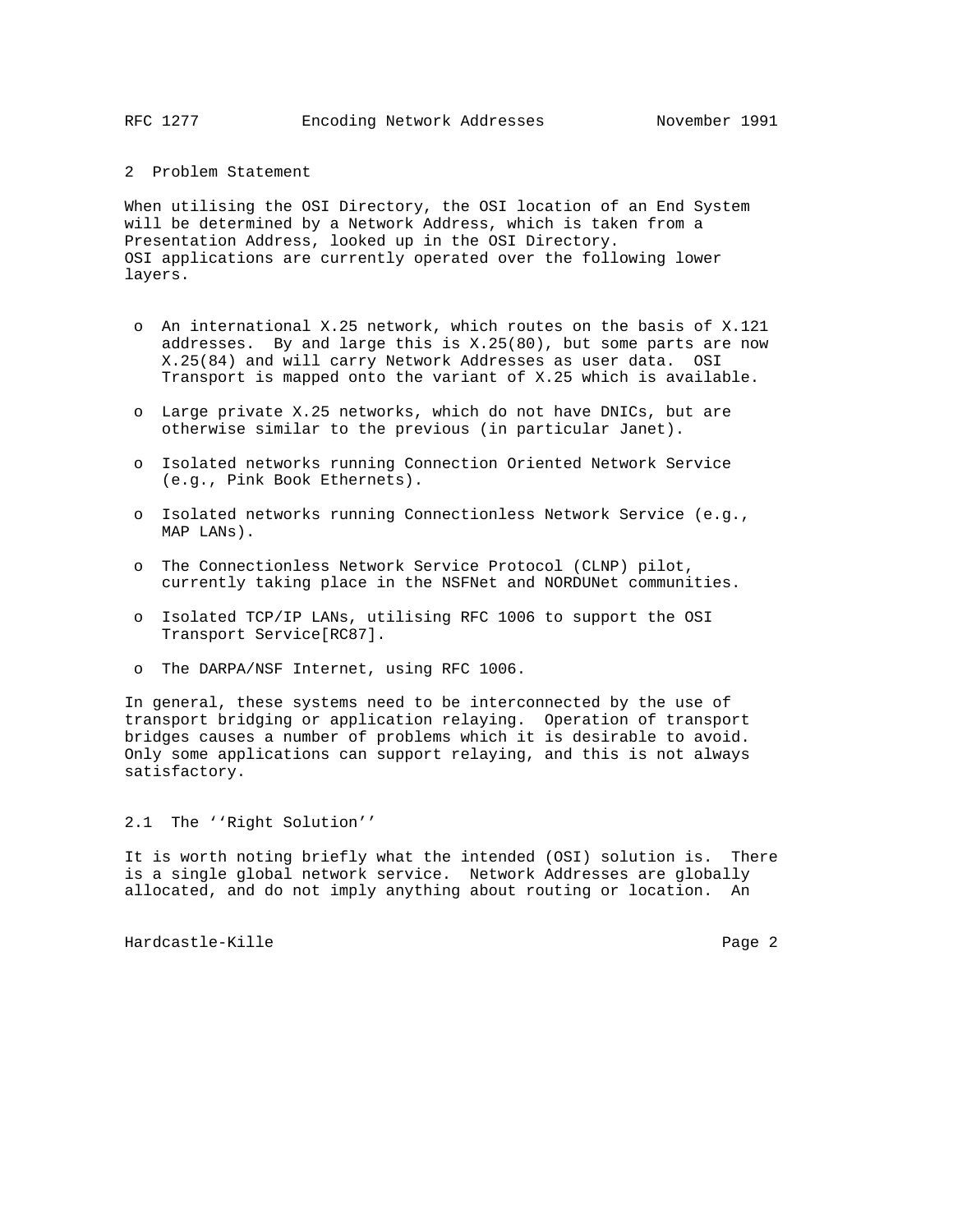End System is attached to one or more subnetworks at Subnetwork Points of Attachment (SNPAs). Intermediate Systems join subnetworks, again being attached at SNPAs. Routing is achieved by repeated binding of Network Address to SNPA (initially at the Originating End System, and then at each Intermediate System). This binding is achieved by network level routing mechanisms. This can only work in a pure OSI environment with a single ubiquitous network service (either connectionless or connection-oriented), and so is not sufficient for the problem being addressed by this note.

#### 2.2 General Approach

This section describes the use of network addresses, and gives a functional overview of the problem being takceled. The means of connecting to a remote Application Entity is broadly as follows.

- 1. Look up the Application Entity in the OSI Directory to obtain the Presentation Address 1.
- 2. Extract each Network Address from the Presentation Address, and determine if it can be used (and how).
- 3. Determine an order of preference for the Network Addresses.
- 4. Attempt to connect to one or more of the Network Addresses.

This note is concerned with the second step, and will probably have implications on the third. There is currently no directory service to provide step 2, and so this (interim) approach must be algorithmic. All addressing information required for the network must be extracted from the network address. This note describes the use of Network Addresses for networks which do not provide the OSI Network Service (CLNS or CONS), and places constraints on the use of X.121 form network addresses when used for an OSI Network Service. The following types of Network Address are

----------------------------

discussed in this note:

 1. Strictly an Application Entity should have only one Presentation Address. In practice it may have several, and the network addresses of each Presentation Address should be considered.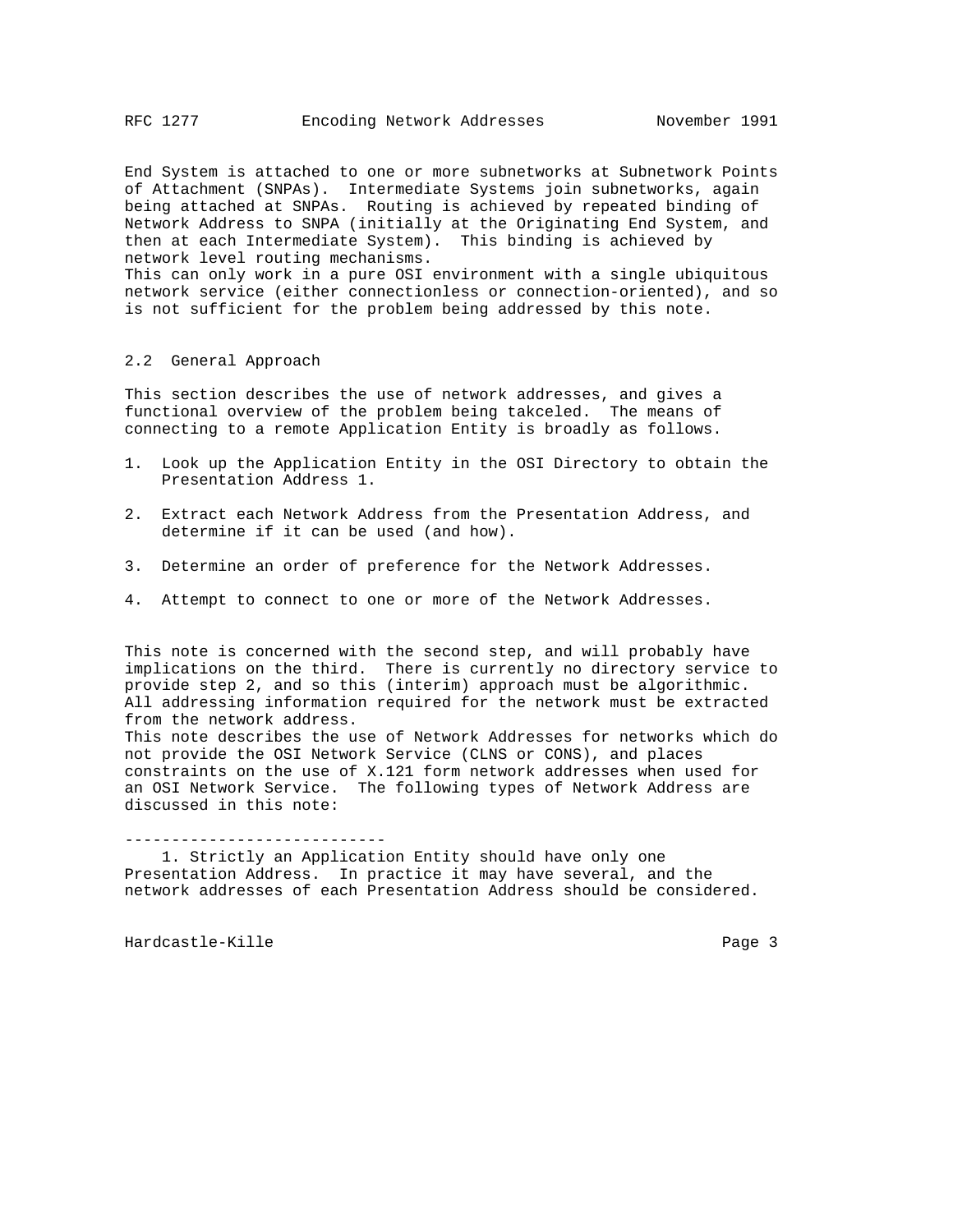- o Use of X.121 form Network Addresses.
- o A special encoding of Telex form Network Addresses.

3 Network addresses with X.121 AFI

This note defines an approach for use of network addresses with the X.121 AFI.

The IDP of network addresses is used to allow worldwide administration of the NSAP address space. As such, not all values of the IDP will in practice have topological significance (which implies that in some cases the IDP will not be sufficient for network layer routing). However, it is recommended that any End System using the Connection Oriented Network Service and with access to the international X.25 service uses the X.121 form of NSAP address relative to its access point. This allows routing across the worldwide X.25 based public data networks to be based on the X.121 addresses. Allocation of DSP (Domain Specific Part) within this form of address is a private issue.

The IDP is primarily an allocation mechanism, and the user (end system) cannot in principle assume any implied routing. However, due to the lack of a network directory service, it is recommended that any End System with Connection Oriented Network Service and access to the international X.25 service uses X.121 form relative to its access point. Allocation of DSP (Domain Specific Part) is a private issue. Conversely it is recommended that if an X.121 IDP (Initial Domain Part) form Network Address is interpreted, then the X.121 address will provide a route (by defining an SNPA on the international X.25 network). There may be additional and perhaps preferable routes which can be determined by private means. If the DSP is absent, the form should be interpreted as implying a mapping of Transport onto X.25(80).

4 New Network Address Format

This section defines a new network address format. The scope of this format is currently:

1. Any TCP/IP network supporting COTS using RFC 1006.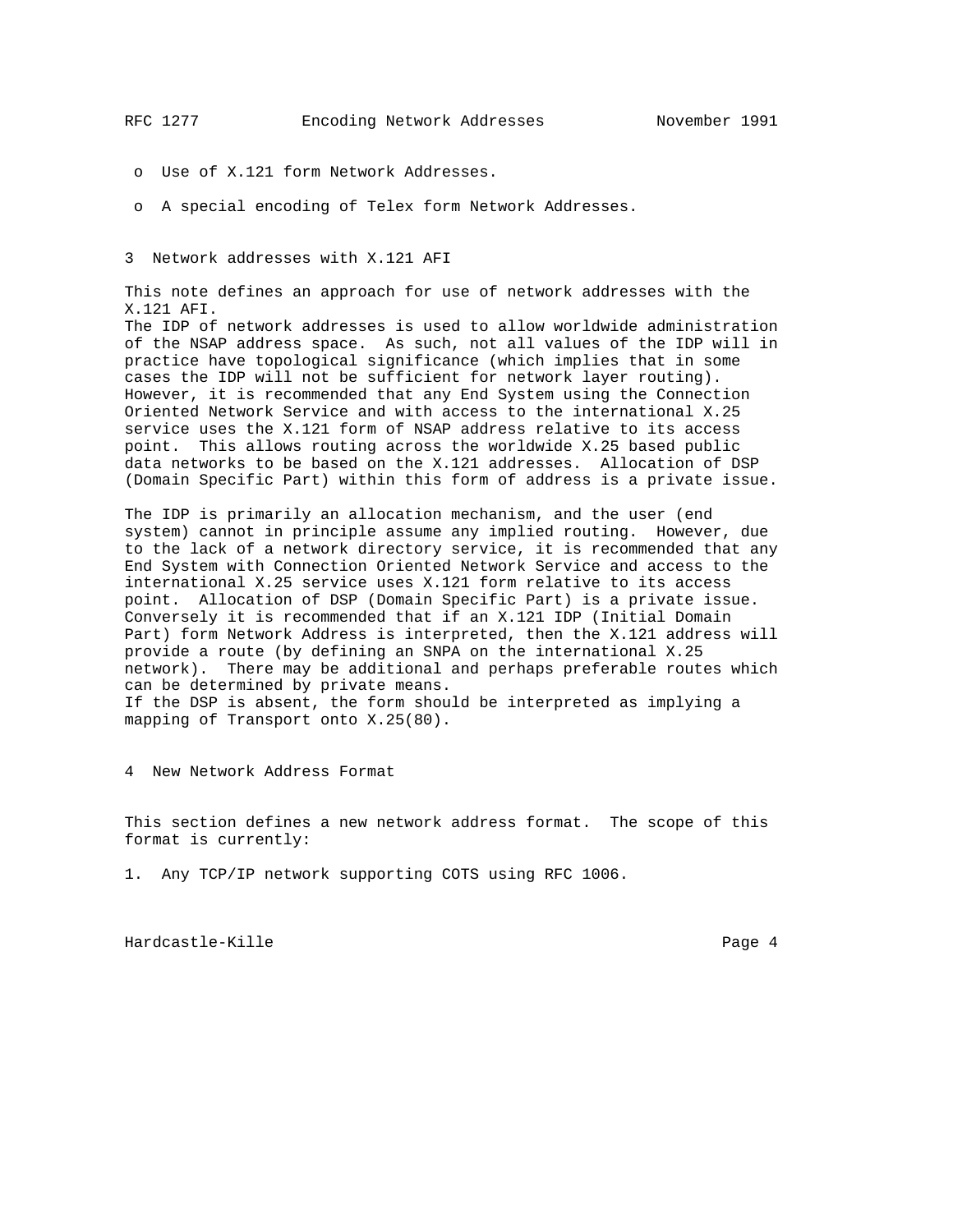2. Any mapping of COTS onto X.25 (usually X.25(80)), where X.25 is not used to provide CONS (i.e., only DTE and not Network address is carried), except where the international X.25 service is used and no PID or CUDF is required. These exceptions are the cases which are handled by use of X.121 AFI (Section 3). The intention is to use the X.121 AFI wherever possible, and the formats defined in this section are for the remaining cases.

The approach could also be extended to use with other means of providing COTS (or CLTS). It is not appropriate for use where CONS or CLNS is used to provide COTS (or CLTS).

## 4.1 Requirements

The requirements for use of OSI over existing networks not supporting CONS or CLNS, when using the OSI Directory are:

- 1. The information for the layers below Transport must be obtained from the Network Address. This is essential, because we wish to use the OSI Directory in a standard manner, and the Network Address is the information available.
- 2. The Network Addresses must be globally unique, as they can be looked up by anyone with access to the Directory.
- 3. The Network Address should be allocated so that confusion with a ''real'' Network Address (i.e., one which defines an NSAP using CONS or CLNS as opposed to X.25(80) or RFC 1006) is unlikely.
- 4. Network Addresses must be interpretable on the basis of a well known information, or on information which can be obtained from the (application level) OSI Directory. (This RFConly uses well known information).
- 5. The identity of the network in question must be deducible from the Network Address
- 6. All network specific addressing information (including the SNPA) must be deducible from the Network Address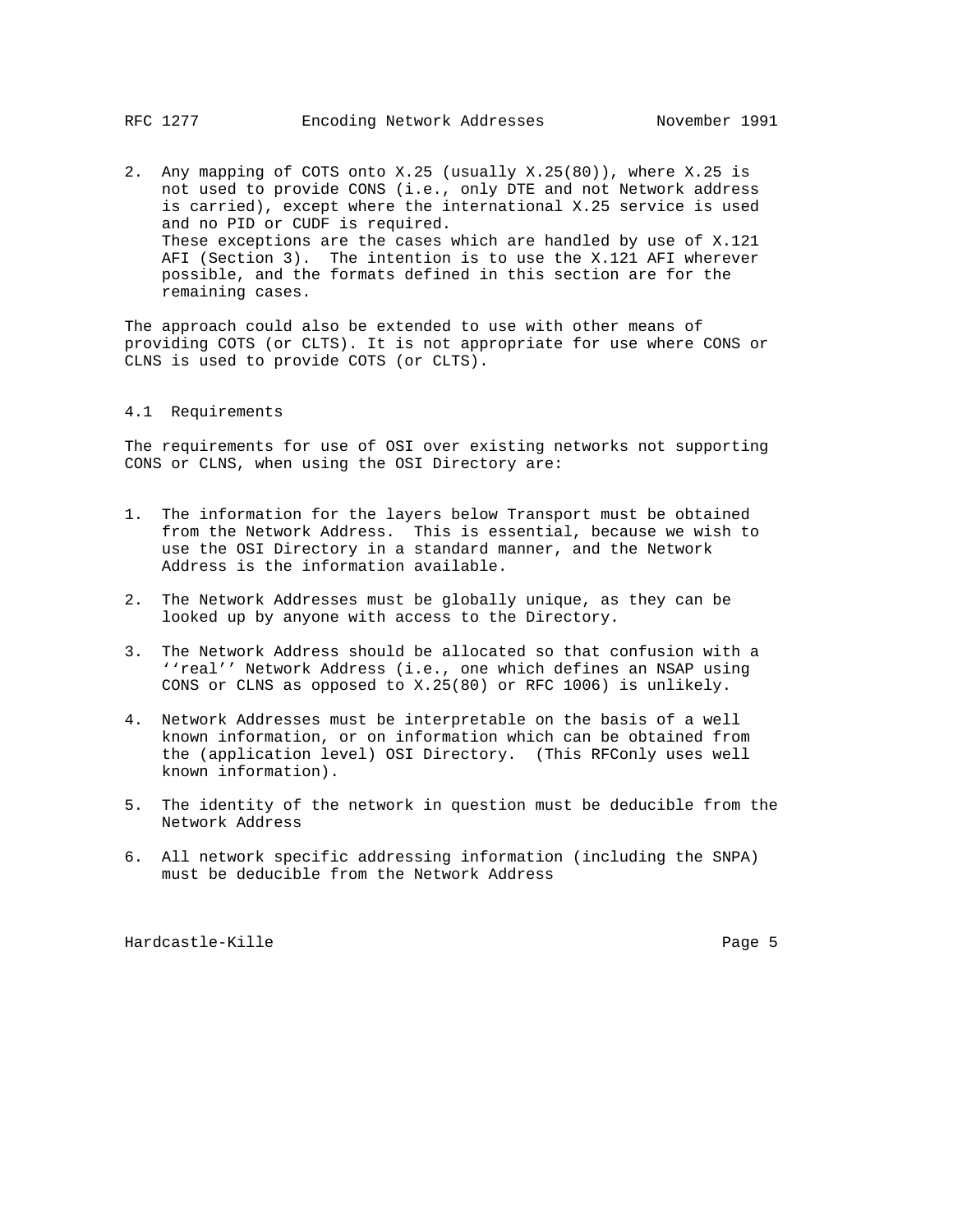4.2 IDP Choice

The IDP is used with Telex AFI. The Telex AFI is used because:

- o It gives the largest DSP
- o It is less likely than other forms to be used for ''real'' Network Addresses

The following AFIs might have been chosen, but are not used for the reasons given:

- o Local (the values must be globally unique)
- o X.121 (because it may be confused with other uses of OSI network addresses)
- o DCC and ICD (because it may be confused with other uses of OSI network addresses)

The IDI should be assigned in a manner appropriate to the use of the encoding. For example, for operation on a private network within an organisation, the telex number of that organisation would be a good choice. Some well known networks are given assignments in Appendix A.

#### 4.3 The DSP Encoding

The network address is used as follows.

- o A (sub)network is identified by the IDP and a small part of the DSP.
- o The remainder of the DSP encodes network specific information

The DSP format is now defined. The top level format is independent of the means used to provde COTS. Two formats for the remainder of the DSP are then defined, for specific means of providing COTS.

A decimal abstract encoding is defined for the DSP. The ECMA 117 format might have been used, but it is not suitable. [TC386]. Use of a binary encoding, with the DSP structured in ASN.1 would have been a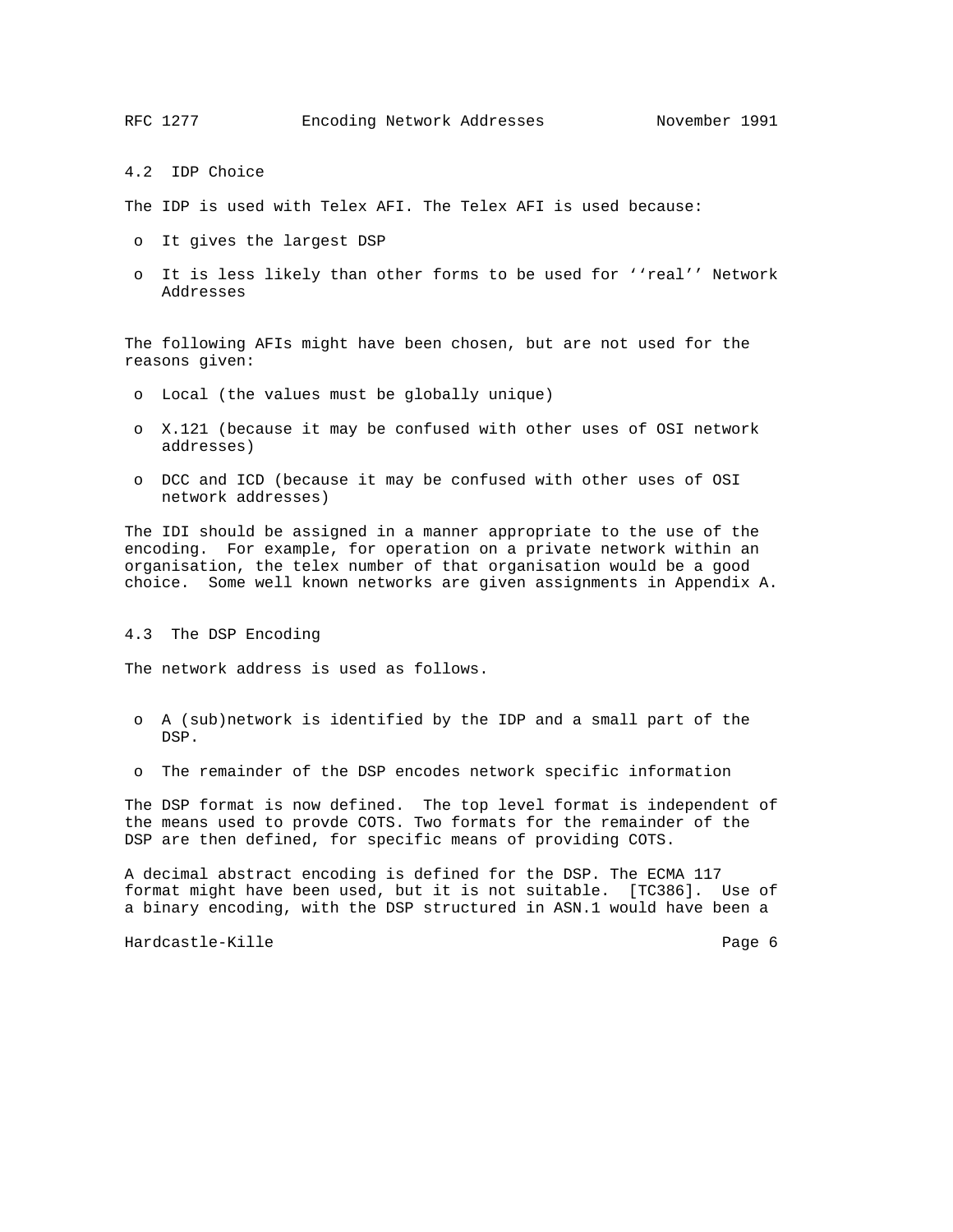very attractive approach. However, there is insufficient space in the Network Address for this to be feasible. The following structure is defined:

 $\overline{\phantom{a}}$  ,  $\overline{\phantom{a}}$  ,  $\overline{\phantom{a}}$  ,  $\overline{\phantom{a}}$  ,  $\overline{\phantom{a}}$  ,  $\overline{\phantom{a}}$  ,  $\overline{\phantom{a}}$  ,  $\overline{\phantom{a}}$  ,  $\overline{\phantom{a}}$  ,  $\overline{\phantom{a}}$  ,  $\overline{\phantom{a}}$  ,  $\overline{\phantom{a}}$  ,  $\overline{\phantom{a}}$  ,  $\overline{\phantom{a}}$  ,  $\overline{\phantom{a}}$  ,  $\overline{\phantom{a}}$  |\_Digit\_\_\_||1-2\_\_|\_\_\_\_\_\_3-27\_\_\_\_\_\_\_|\_ |\_Meaning\_||PrefixN|etwork\_Specific\_|

- 2 digits Prefix. This allows for multiple usage of the same DSP, by not consuming it all. It also allows for the DSP to be used with different encodings.
- Network Specific The network specific allocation should be less than 20 digits if this DSP structure is to be used with any IDI format. This is increased to 27 for the Telex format.

The IDP + 2 digit prefix identify a subnetwork in which the value of the remainder of the DSP (Network Specific Part) is to be interpreted.

4.4 X.25(80) Network Specific Format

The IDP/Prefix identifies an X.25(80) subnetwork. There is a need to represent a DTE Number, and optionally an X.25 Protocol ID or CUDF (many implementations require these due to shortage of X.121 address space) in the DSP. This is structured in one of two possible ways:

> |\_Digit\_\_\_||1R|emainder\_| |\_Meaning\_||0\_|\_DTE\_\_\_\_|\_

|  |                                              | $13_{-}$ --_ (n*3) +2_   Remainder |  |
|--|----------------------------------------------|------------------------------------|--|
|  | Meaning    Type   PID/CUDF Length   PID/CUDF |                                    |  |
|  |                                              |                                    |  |

The network specific part is structured as follows:

 $\frac{1}{2}$  ,  $\frac{1}{2}$  ,  $\frac{1}{2}$  ,  $\frac{1}{2}$  ,  $\frac{1}{2}$  ,  $\frac{1}{2}$  ,  $\frac{1}{2}$  ,  $\frac{1}{2}$  ,  $\frac{1}{2}$  ,  $\frac{1}{2}$  ,  $\frac{1}{2}$  ,  $\frac{1}{2}$  ,  $\frac{1}{2}$  ,  $\frac{1}{2}$  ,  $\frac{1}{2}$  ,  $\frac{1}{2}$  ,  $\frac{1}{2}$  ,  $\frac{1}{2}$  ,  $\frac{1$ 

Type This has the following values

0 DTE only

1 DTE + PID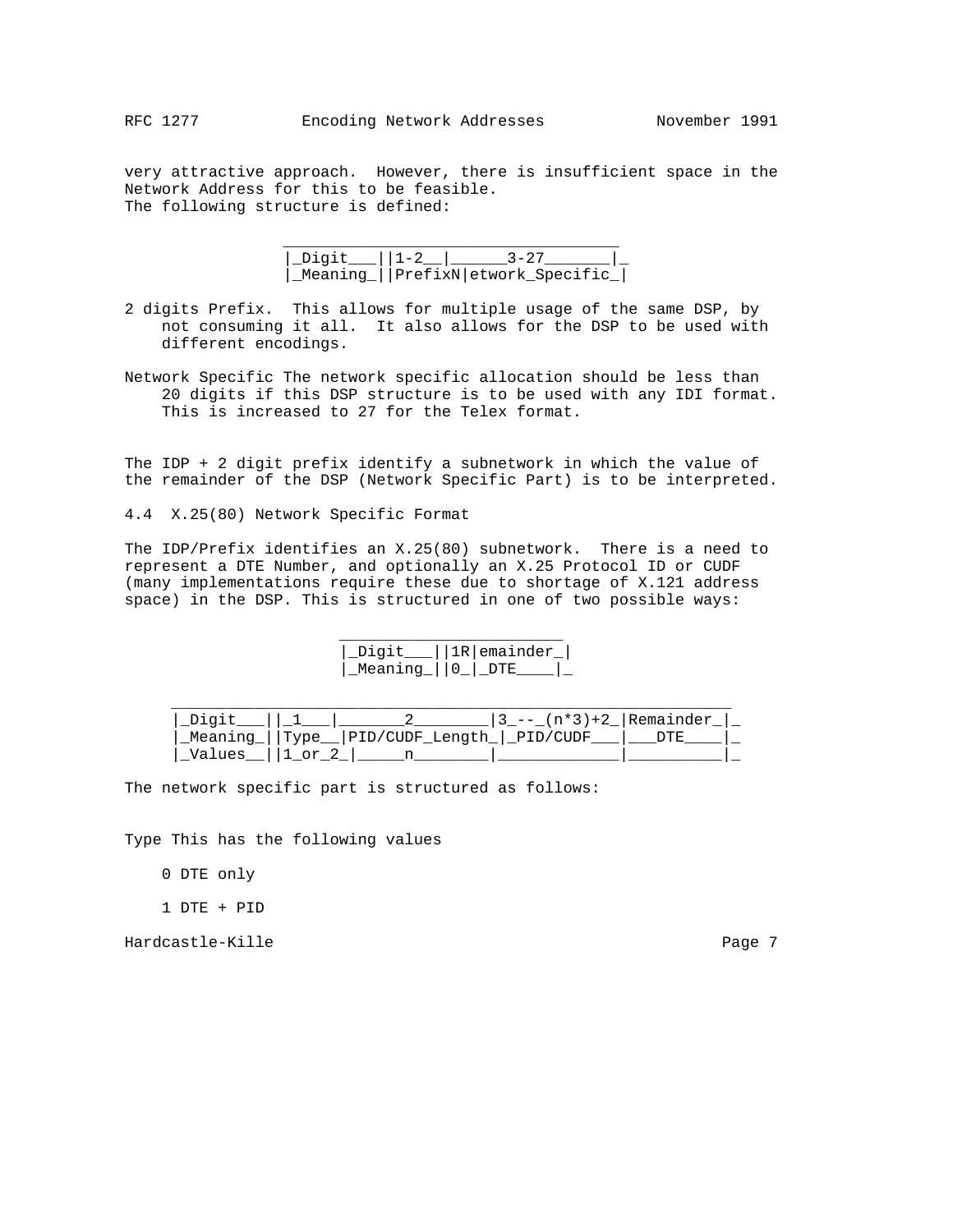2 DTE + CUDF

3-9 Reserved

PID/CUDF Length The length of the PID/CUDF in octets

PID/CUDF The PID/CUDF takes as many digits as indicated by 3 times octet 2. Each octet of the PID/CUDF is encoded as three decimal digits, representing the decimal value of the octet.

DTE The DTE is terminated by the end of the Network Address.

For example, the JANET DTE 000005111600 with ASCII CUDF ''12'' would be encoded in the following way. The first lines describe the abstract notation. Note that where the IDI is not of maximum length, that the translation to concrete decimal is not mechanical

| Part   | IDP |     | DSP               |         |                                |   |                            |  |
|--------|-----|-----|-------------------|---------|--------------------------------|---|----------------------------|--|
| Comp   |     | AFI | IDI               |         | $Prefix$ Dte+Cudf $\lceil$ Len |   | CUDF + DTE                 |  |
| Octet  |     |     |                   | $1 - 2$ |                                | 4 | $5 - 20$                   |  |
| Value_ |     |     | T elex  007 28722 | 02      |                                |   | _049050_000005111600_      |  |
| Ct Dec |     | 54  | 007 28722         |         |                                |   | 049050 000005111600        |  |
| Ct Bin |     | 54  | 00 72 87 22       | 0.2     | 2.2.                           |   | 04 90 50 00 00 51 11 60 0f |  |

Note that concrete binary is representing octets in hexadecimal. This is the syntax most likely to be used in practice. The CUDF is represented by two octets 049 and 050 (decimal), which map to six digits.

4.5 TCP/IP (RFC 1006) Network Specific Format

The IDP and 2 digit prefix identifies a TCP/IP network where RFC 1006 is applied. It is necessary to use an IP Address, as there are insufficient bits to fit in a domain. It is structured as follows:

|  | $11.1-12$   | 13-17 (optional)  18-22 (optic | onal) l |  |
|--|-------------|--------------------------------|---------|--|
|  | Add:<br>ں ، |                                |         |  |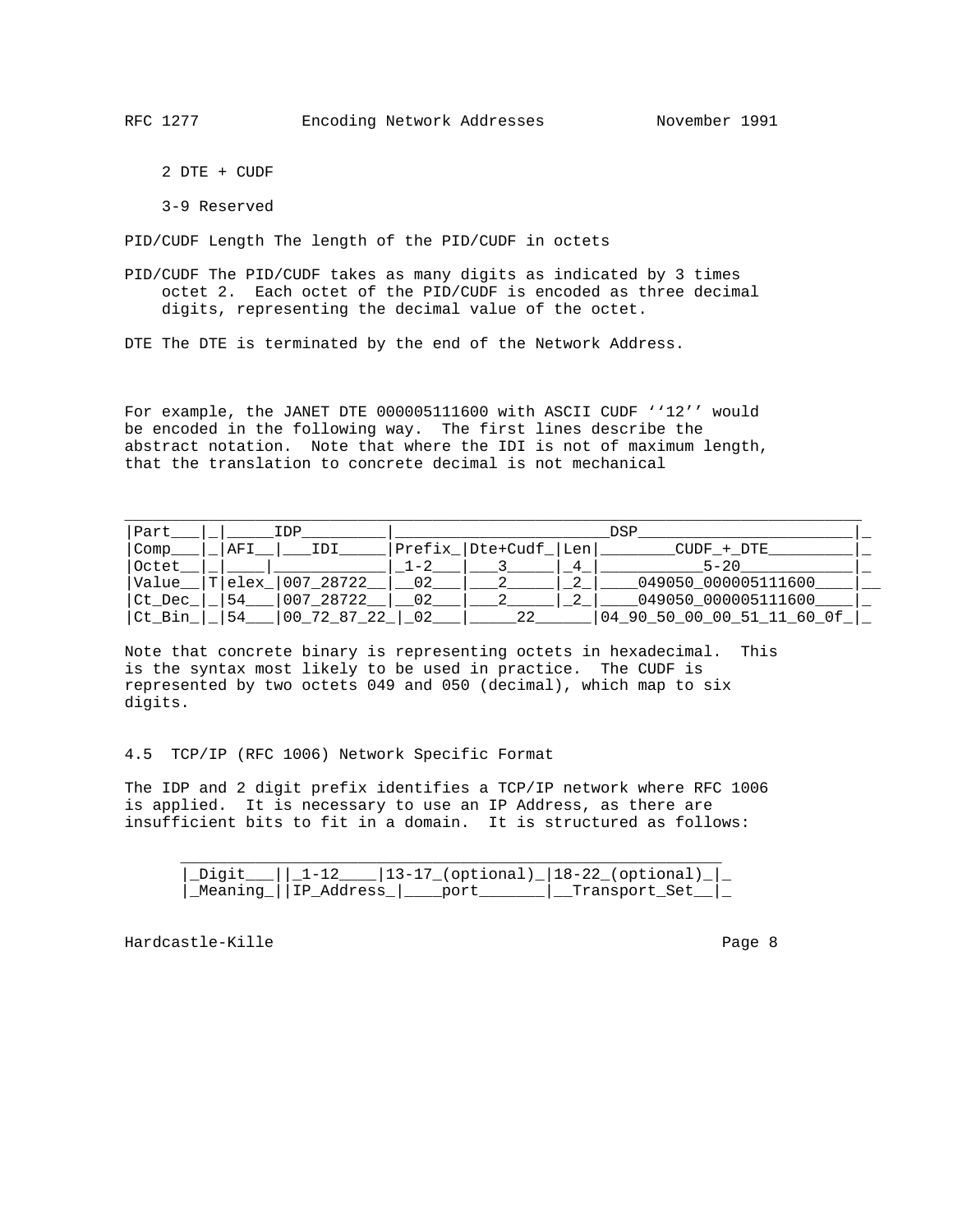For TCP/IP there shall be a 20 digit long network-specific part. First 12 digits are for the IP address. The port number can be up to 65535, and needs 5 digits (this is optional, and is defaulted as defined in RFC 1006). Finally, there is a third part to the address, which is defined here as ''transport set'' that indicates what kind of IP-based transport protocols is used. This is a decimal number from 0-65535 which is really a 16-bit flag word. 1 is TCP, 2 is UDP. Further values of this code are assigned by the IANA. If the transport set is not there or no bits are set, it means ''default'' which is TCP. This is encoded in 5 digits. For example, the IP Address 10.0.0.6 with port 9 over UDP is encoded as:

| Part      |        | TDP         |         | DSP               |           |                  |  |
|-----------|--------|-------------|---------|-------------------|-----------|------------------|--|
| Component | AFI    | IDI         | Prefix  | IP Address        | Port      | T Set            |  |
| Octet     |        |             | $1 - 2$ | $3 - 14$          | $15 - 19$ | $20 - 24$        |  |
| Value     | Tlelex | 007 28722   | 03      | 010 000 000 006   | 00009     | 00002            |  |
| Cncrt Dec | 54     | 007 28722   | 03      | 010 000 000 006   | 00009     | 00002            |  |
| Cncrt Bin | 54     | 00 72 87 22 | 03      | 01 00 00 00 00 06 |           | 00 00 9 00 00 02 |  |

## 5 Encoding

This document describes allocation of Network Addresses, with the DSP considered in Abstract Decimal. The encoding of this for use in protocols (typically as Concrete Binary) is described in ISO 8348 Addendum 2 [ISO87a].

#### 6 References

References

- [CCI80] CCITT. Recommendation X.25, interface between DTE and DCE for packet mode terminals, 1980.
- [CCI88] The Directory --- overview of concepts, models and services, December 1988. CCITT X.500 Series Recommendations.
- [CGC91] R. Colella, E. Gardner, and R. Callon. Guidelines for OSI NSAP Allocation in the Internet. Request for Comments 1237,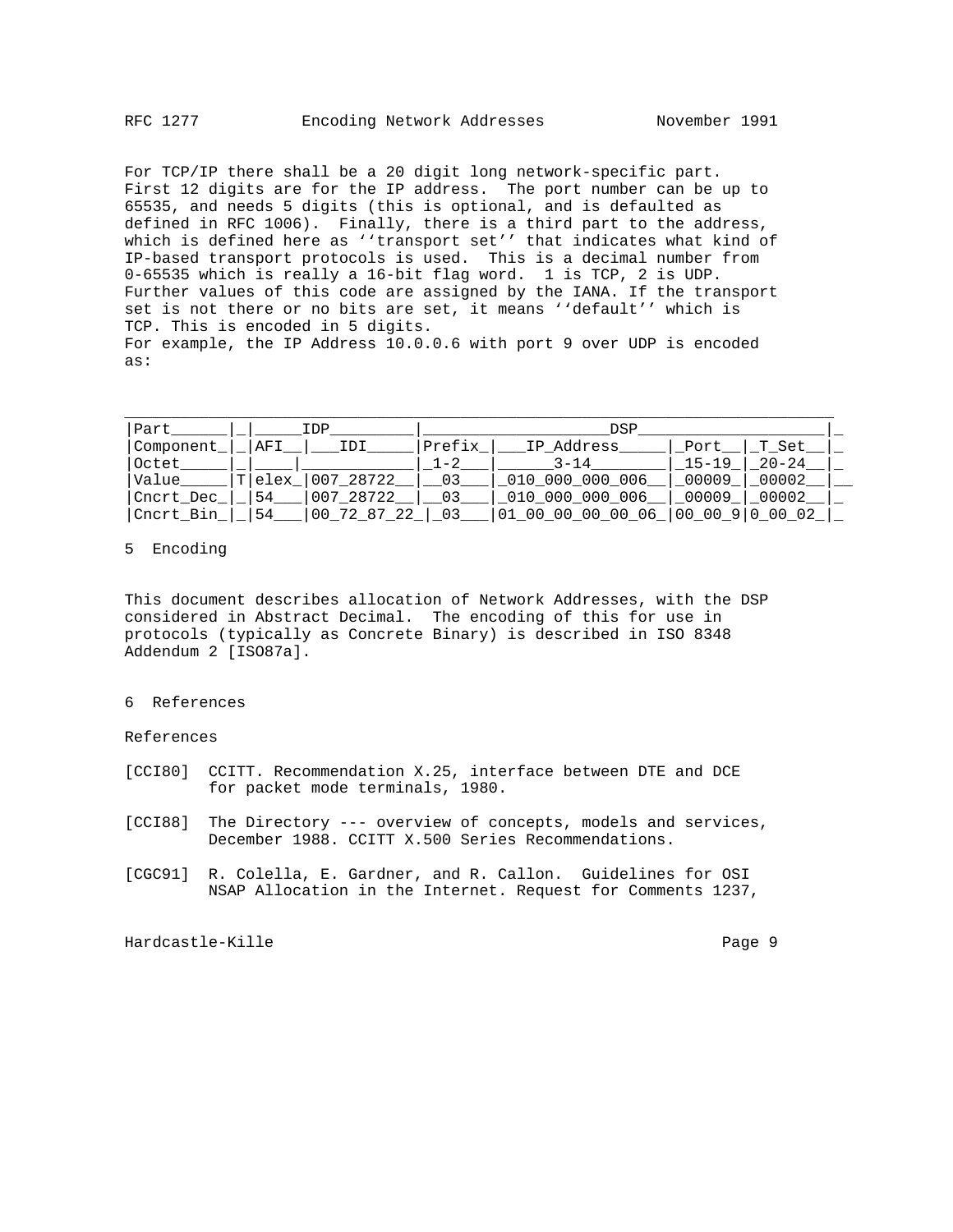NIST, July 1991.

- [ISO87a] Information processing systems data communications network services definition: Addendum 2 - network layer addressing, March 1987. ISO TC 97/SC 6.
- [ISO87b] ISO DIS 7498-3 on naming and addressing, May 1987. ISO/IEC/JTC-1/SC 21.
- [Kil88] S.E. Kille. The QUIPU directory service. In IFIP WG 6.5 Conference on Message Handling Systems and Distributed Applications, pages 173--186. North Holland Publishing, October 1988.
- [Kil89] S.E. Kille. An interim approach to use of network addresses. Research Note RN/89/13, Department of Computer Science, University College London, February 1989.
- [RC87] Marshall T. Rose and Dwight E. Cass. ISO Transport Services on top of the TCP. Request for Comments 1006, Northrop Corporation Technology Center, May 1987.
- [Ros90] M.T. Rose. The ISO development environment: User's manual (version 6.0), January 1990.
- [SA88] F. Sirovich and M. Antonellini. The THORN X.500 distributed directory environment. In Esprit Conference Week, November 1988.
- [TC386] ECMA TC32. Domain specific part of network layer addresses. ECMA Standard 117, ECMA, June 1986.
- 7 Security Considerations

Security considerations are not discussed in this memo.

8 Author's Address

 Steve Hardcastle-Kille Department of Computer Science University College London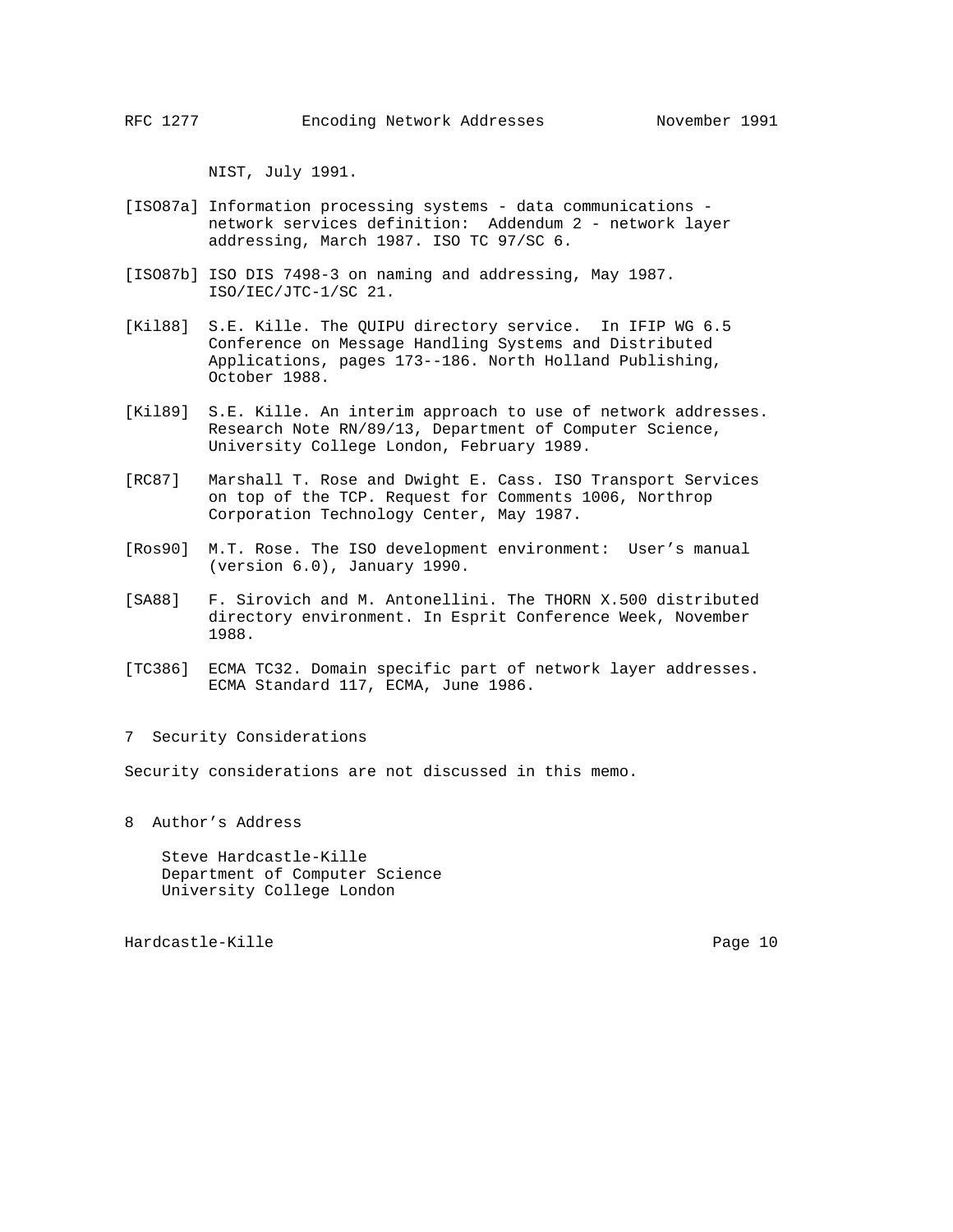Gower Street WC1E 6BT England

Phone: +44-71-380-7294

EMail: S.Kille@CS.UCL.AC.UK